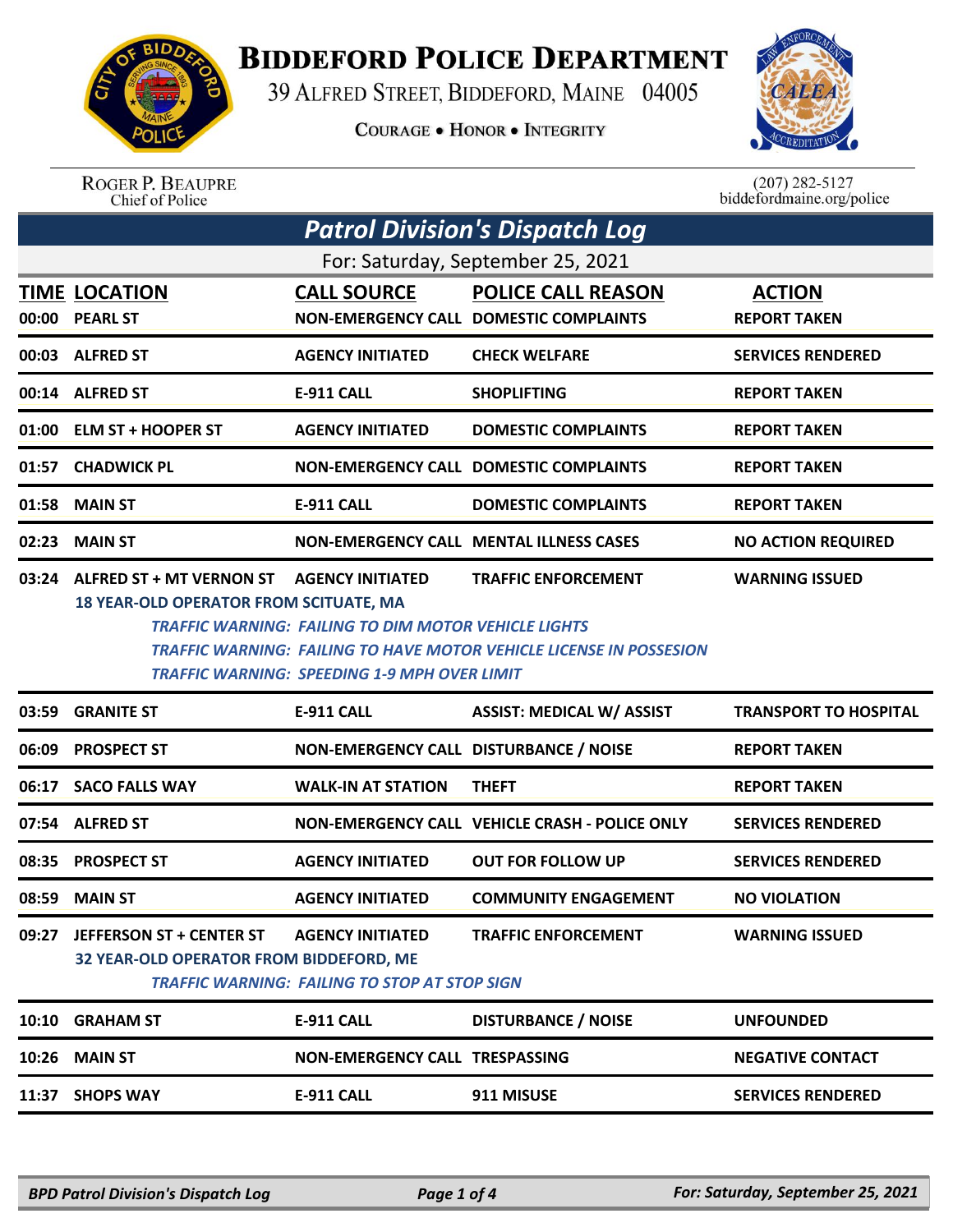| 12:37 HILLS BEACH RD                                                                             | <b>AGENCY INITIATED</b>                                                          | <b>POLICE CALL REASON</b><br><b>TRAFFIC ENFORCEMENT</b>            | <b>ACTION</b><br><b>WARNING ISSUED</b> |  |
|--------------------------------------------------------------------------------------------------|----------------------------------------------------------------------------------|--------------------------------------------------------------------|----------------------------------------|--|
| 29 YEAR-OLD OPERATOR FROM BROOKLINE, MA<br><b>TRAFFIC WARNING: SPEEDING 10-14 MPH OVER LIMIT</b> |                                                                                  |                                                                    |                                        |  |
| 13:01 WILLIAMS CT                                                                                | <b>AGENCY INITIATED</b>                                                          | <b>ANIMAL COMPLAINT</b>                                            | <b>SERVICES RENDERED</b>               |  |
| 13:04 WENDELL AVE                                                                                | NON-EMERGENCY CALL PARKING COMPLAINT                                             |                                                                    | <b>PARKING TICKET ISSUED</b>           |  |
| <b>13:12 MAIN ST</b>                                                                             | <b>AGENCY INITIATED</b>                                                          | <b>COMMUNITY ENGAGEMENT</b>                                        | <b>NO VIOLATION</b>                    |  |
| 13:15 PINE ST + ELM ST                                                                           | <b>NON-EMERGENCY CALL BOLO</b>                                                   |                                                                    | <b>NEGATIVE CONTACT</b>                |  |
| <b>13:19 MAIN ST</b>                                                                             | <b>E-911 CALL</b>                                                                | <b>VEHICLE CRASH - POLICE ONLY</b>                                 | <b>STATE FORM TAKEN</b>                |  |
| <b>13:24 MAIN ST</b>                                                                             | <b>NON-EMERGENCY CALL MENTAL ILLNESS CASES</b>                                   |                                                                    | <b>REPORT TAKEN</b>                    |  |
| 14:10 ELM ST                                                                                     | <b>NON-EMERGENCY CALL BOLO</b>                                                   |                                                                    | <b>SERVICES RENDERED</b>               |  |
| 14:34 WENTWORTH ST                                                                               | NON-EMERGENCY CALL DISTURBANCE / NOISE                                           |                                                                    | <b>SERVICES RENDERED</b>               |  |
| <b>14:36 MAIN ST</b><br><b>CHARGE: HARASSMENT BY TELEPHONE</b>                                   | AGENCY INITIATED OUT FOR FOLLOW UP                                               | DEFENDANT: MICHAEL J KINVILLE  AGE: 31  RESIDENT OF: BIDDEFORD, ME | <b>SUMMONS ISSUED</b>                  |  |
| 14:54 ALFRED ST                                                                                  | <b>E-911 CALL</b>                                                                | 911 MISUSE                                                         | <b>SERVICES RENDERED</b>               |  |
| 14:54 ELM ST                                                                                     | <b>NON-EMERGENCY CALL SUSPICION</b>                                              |                                                                    | <b>NEGATIVE CONTACT</b>                |  |
| 15:12 WEST ST + HILL ST                                                                          | <b>E-911 CALL</b>                                                                | <b>VEHICLE CRASH - POLICE ONLY</b>                                 | <b>STATE FORM TAKEN</b>                |  |
| 15:13 PIERSONS LN                                                                                | <b>NON-EMERGENCY CALL THEFT</b>                                                  |                                                                    | <b>REPORT TAKEN</b>                    |  |
| 15:14 POMERLEAU ST                                                                               | <b>E-911 CALL</b>                                                                | 911 MISUSE                                                         | <b>NEGATIVE CONTACT</b>                |  |
| 15:20 HILL ST                                                                                    | NON-EMERGENCY CALL ANIMAL COMPLAINT                                              |                                                                    | <b>REPORT TAKEN</b>                    |  |
| 15:59 MAIN ST                                                                                    | <b>WALK-IN AT STATION</b>                                                        | <b>ASSIST OTHER AGENCY</b>                                         | <b>SERVICES RENDERED</b>               |  |
| <b>16:04 MARINER WAY</b>                                                                         | <b>NON-EMERGENCY CALL ANIMAL COMPLAINT</b>                                       |                                                                    | <b>NO ACTION REQUIRED</b>              |  |
| <b>16:06 MAIN ST</b>                                                                             | NON-EMERGENCY CALL DISTURBANCE / NOISE                                           |                                                                    | <b>SERVICES RENDERED</b>               |  |
| 16:09 ALFRED ST + MARINER WAY                                                                    | <b>E-911 CALL</b>                                                                | <b>BOLO</b>                                                        | <b>NEGATIVE CONTACT</b>                |  |
| <b>16:13 WENTWORTH ST</b>                                                                        | <b>NON-EMERGENCY CALL MENTAL ILLNESS CASES</b>                                   |                                                                    | <b>SERVICES RENDERED</b>               |  |
| 16:52 ALFRED ST                                                                                  | <b>AGENCY INITIATED</b>                                                          | <b>PAPERWORK</b>                                                   | <b>PAPERWORK NOT SERVED</b>            |  |
| 16:58 ALFRED ST                                                                                  | <b>AGENCY INITIATED</b>                                                          | <b>PAPERWORK</b>                                                   | <b>PAPERWORK NOT SERVED</b>            |  |
| 17:14 ALFRED ST + GRAHAM ST<br>51 YEAR-OLD OPERATOR FROM BERWICK, ME                             | <b>AGENCY INITIATED</b><br><b>TRAFFIC WARNING: SPEEDING 10-14 MPH OVER LIMIT</b> | <b>TRAFFIC ENFORCEMENT</b>                                         | <b>WARNING ISSUED</b>                  |  |
| 17:17 ALFRED ST                                                                                  | <b>AGENCY INITIATED</b>                                                          | <b>PAPERWORK</b>                                                   | <b>NEGATIVE CONTACT</b>                |  |
| 17:26 BOULDER WAY                                                                                |                                                                                  | NON-EMERGENCY CALL VEHICLE CRASH - POLICE ONLY                     | <b>REPORT TAKEN</b>                    |  |

*BPD Patrol Division's Dispatch Log Page 2 of 4 For: Saturday, September 25, 2021*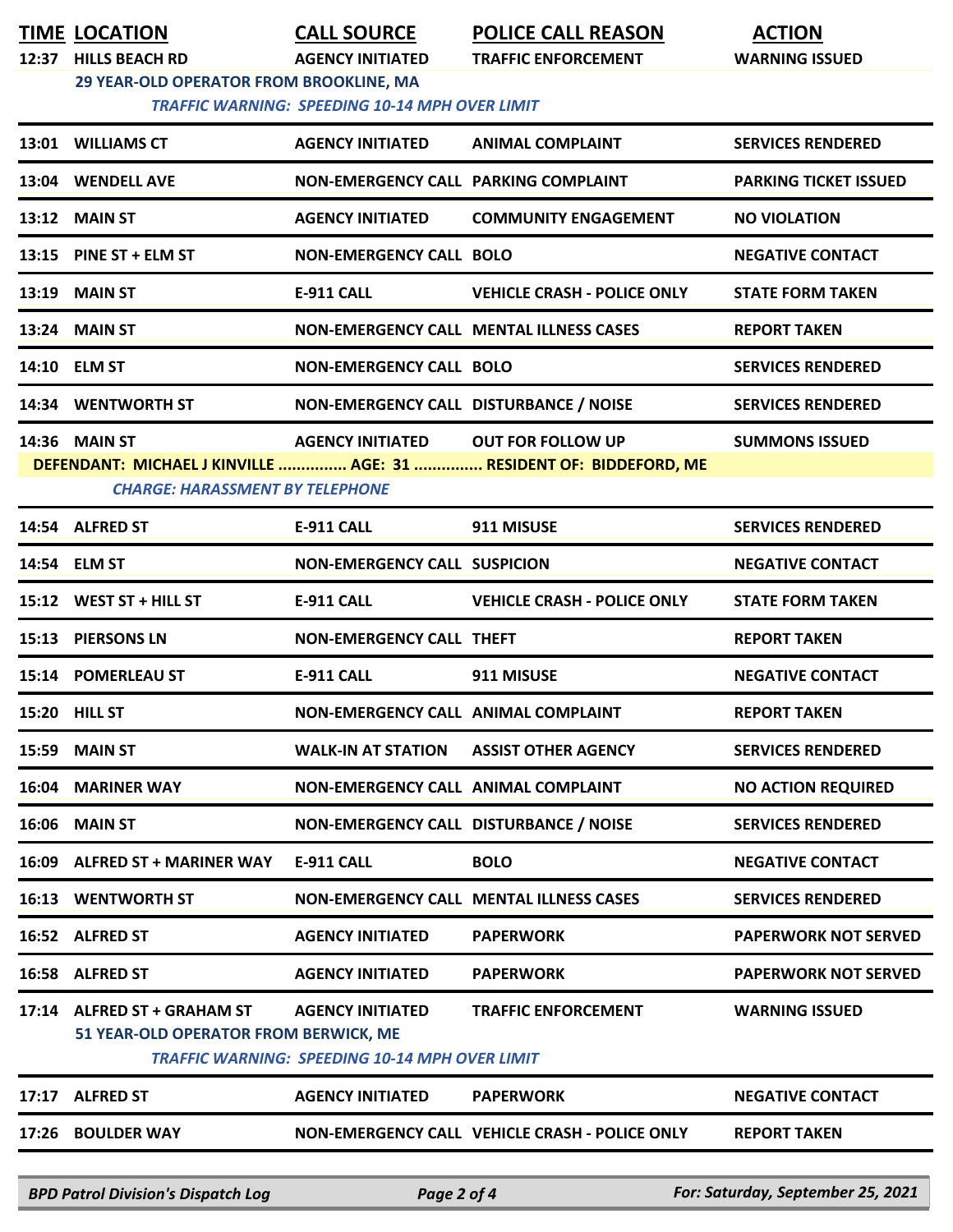|       | <b>TIME LOCATION</b>                                                              | <b>CALL SOURCE</b>                      | <b>POLICE CALL REASON</b>                                          | <b>ACTION</b>                |
|-------|-----------------------------------------------------------------------------------|-----------------------------------------|--------------------------------------------------------------------|------------------------------|
|       | 17:29 SUMMER ST                                                                   | <b>WALK-IN AT STATION</b>               | <b>NOISE COMPLAINT</b>                                             | <b>SERVICES RENDERED</b>     |
|       | 17:36 ALFRED ST                                                                   | NON-EMERGENCY CALL TRESPASSING          |                                                                    | <b>FIELD INTERVIEW</b>       |
|       | 17:54 ELM ST                                                                      | NON-EMERGENCY CALL DISTURBANCE / NOISE  |                                                                    | <b>SERVICES RENDERED</b>     |
|       | <b>18:03 MAIN ST</b>                                                              | NON-EMERGENCY CALL HARASSMENT           |                                                                    | <b>SERVICES RENDERED</b>     |
|       | 18:18 ELM ST                                                                      | <b>NON-EMERGENCY CALL ASSAULT</b>       |                                                                    | <b>REPORT TAKEN</b>          |
|       | 18:25 ALFRED ST                                                                   | E-911 CALL                              | <b>FIGHTS</b>                                                      | <b>UNFOUNDED</b>             |
| 18:29 | <b>MAINE TPKE + ALFRED ST</b>                                                     | <b>NON-EMERGENCY CALL BOLO</b>          |                                                                    | <b>NEGATIVE CONTACT</b>      |
|       | 18:35 MAIN ST                                                                     | NON-EMERGENCY CALL CHECK WELFARE        |                                                                    | <b>SERVICES RENDERED</b>     |
|       | 18:51 GOVE ST                                                                     | <b>NON-EMERGENCY CALL SUSPICION</b>     |                                                                    | <b>SERVICES RENDERED</b>     |
|       | 19:22 BEACH HOUSE LN                                                              | <b>E-911 CALL</b>                       | <b>ANIMAL COMPLAINT</b>                                            | <b>SERVICES RENDERED</b>     |
|       | 19:36 ELM ST                                                                      | <b>E-911 CALL</b>                       | 911 MISUSE                                                         | <b>NEGATIVE CONTACT</b>      |
|       | 19:43 GREEN ST                                                                    | E-911 CALL                              | <b>DOMESTIC COMPLAINTS</b>                                         | <b>NEGATIVE CONTACT</b>      |
|       | 20:06 GOVE ST                                                                     | <b>E-911 CALL</b>                       | 911 MISUSE                                                         | <b>NO ACTION REQUIRED</b>    |
|       | 20:09 MAIN ST                                                                     |                                         | NON-EMERGENCY CALL MENTAL ILLNESS CASES                            | <b>ARREST(S) MADE</b>        |
|       |                                                                                   |                                         | DEFENDANT: MICHAEL J KINVILLE  AGE: 31  RESIDENT OF: BIDDEFORD, ME |                              |
|       | <b>CHARGE: HARASSMENT BY TELEPHONE</b><br><b>CHARGE: MISUSE OF E-9-1-1 SYSTEM</b> |                                         |                                                                    |                              |
|       | 20:30 GRAHAM ST                                                                   | <b>NON-EMERGENCY CALL SUSPICION</b>     |                                                                    | <b>REPORT TAKEN</b>          |
| 20:32 | <b>MADDOX POND RD</b>                                                             | NON-EMERGENCY CALL FIREWORKS COMPLAINT  |                                                                    |                              |
|       |                                                                                   |                                         |                                                                    | <b>UNFOUNDED</b>             |
|       | 20:57 GEORGE ST                                                                   | <b>NON-EMERGENCY CALL CHECK WELFARE</b> |                                                                    | <b>SERVICES RENDERED</b>     |
| 20:59 | <b>MARINER WAY</b>                                                                | <b>E-911 CALL</b>                       | 911 MISUSE                                                         | <b>NEGATIVE CONTACT</b>      |
|       | 21:15 OAKWOOD LN                                                                  |                                         | <b>NON-EMERGENCY CALL MENTAL ILLNESS CASES</b>                     | <b>SERVICES RENDERED</b>     |
|       | 21:36 SACO FALLS WAY                                                              | <b>NON-EMERGENCY CALL SUSPICION</b>     |                                                                    | <b>SERVICES RENDERED</b>     |
|       | 22:01 BRADBURY ST                                                                 | <b>E-911 CALL</b>                       | 911 MISUSE                                                         | <b>SERVICES RENDERED</b>     |
| 22:15 | <b>WESTWOOD DR</b>                                                                | NON-EMERGENCY CALL DISTURBANCE / NOISE  |                                                                    | <b>SERVICES RENDERED</b>     |
| 22:25 | KING ST + HILL ST                                                                 | <b>AGENCY INITIATED</b>                 | <b>SUSPICION</b>                                                   | <b>SERVICES RENDERED</b>     |
| 22:29 | <b>OAKWOOD LN</b>                                                                 | <b>E-911 CALL</b>                       | <b>MENTAL ILLNESS CASES</b>                                        | <b>TRANSPORT TO HOSPITAL</b> |
| 22:39 | <b>MAIN ST</b>                                                                    | NON-EMERGENCY CALL DISTURBANCE / NOISE  |                                                                    | <b>SERVICES RENDERED</b>     |
|       | 22:47 ELM ST                                                                      | NON-EMERGENCY CALL DISTURBANCE / NOISE  |                                                                    | <b>SERVICES RENDERED</b>     |
|       | 22:58 SADIE LN                                                                    | <b>NON-EMERGENCY CALL DRUNKENNESS</b>   |                                                                    | <b>SERVICES RENDERED</b>     |